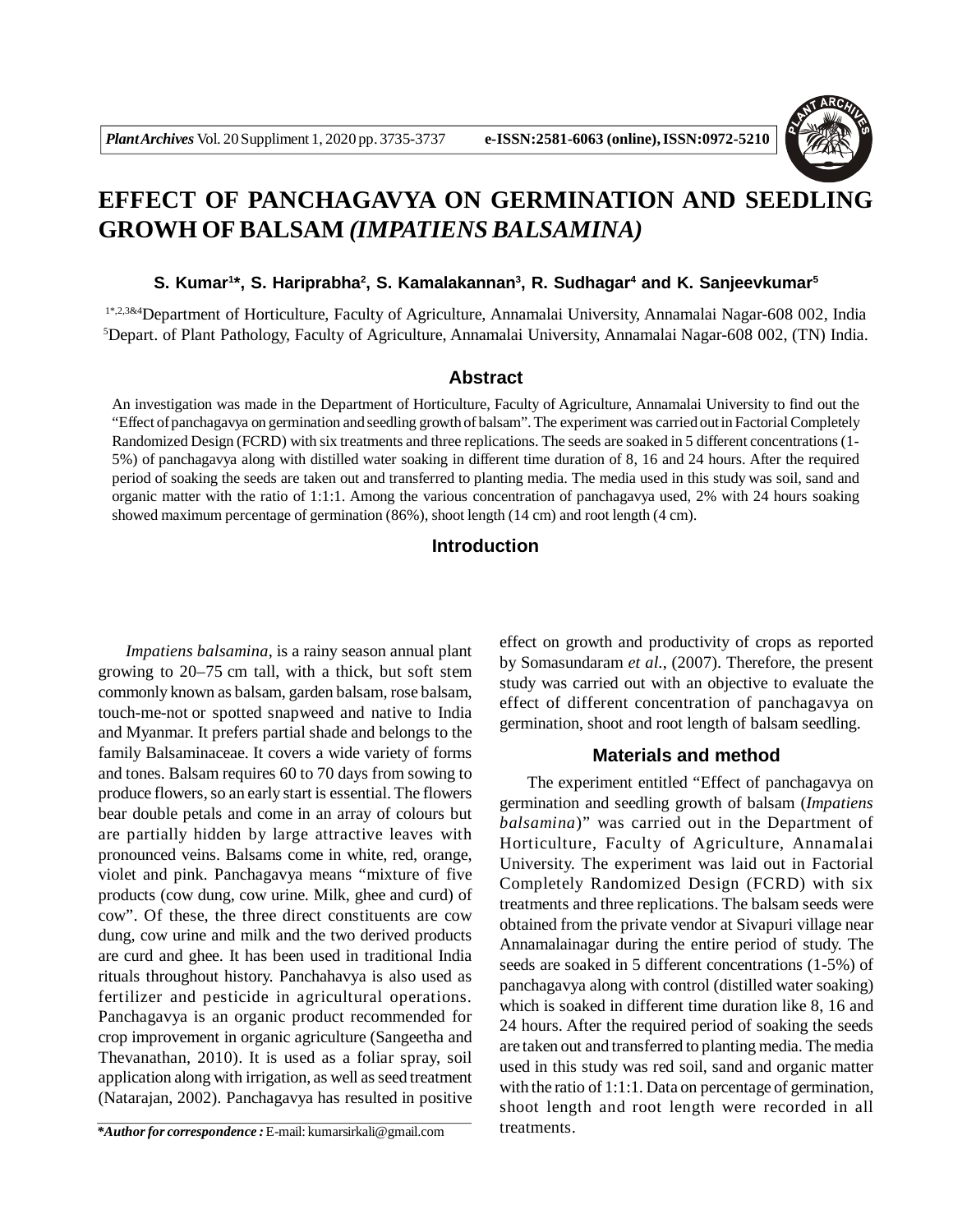## **Treatment Details**

## **Factor 1:**

 $T_1$  – Distilled water

- $T_2$  1% of panchagavya
- $T_3$  2% of panchagavya
- $T_4$  3% of panchagavya
- $T_5$  4% of panchagavya
- $T_6$  5% of panchagavya

# **Factor 2:**

- $D_1 8$  hours
- $D_2 16$  hours
- $D_3 24$  hours

# **Results and discussion**

The statistical analysis of data revealed that effect of different concentration of panchagavya on the germination of balsam were significant (table 1). Among the various treatments of balsam seedling,  $T<sub>3</sub>$  - 2% panchagavya with 24 hours soaking was found to be the best with 86% of germination followed by  $T_3$  and  $T_5$  with 16 hours soaking (73%).  $T_1$  with 8 hours soaking (0%) and T2 with 24 hours soaking (0%) were found to have the least germination percentage. Saritha *et al*. (2013) revealed that panchagavya possess almost all the major nutrients, micronutrients and growth hormones enhances the metabolic activity of plants and supports better seed germination.

The data presented in table 2 revealed that the maximum shoot length of 14 cm was noticed with 2% of panchagavya with 24 hours soaking  $(T_3)$  which was followed by  $T_3$  with the value of 11 cm with 8 hours soaking and the least value of 5.7cm was observed with 4% of panchagavya  $(T_s)$  with 16 hours soaking. The data

**Table 1:** Effect of different concentration of panchagavya on the germination of *Impatiens balsamina*

| Trt.           | <b>Concentration of</b> | Soaking duration |       |              | Mean  |
|----------------|-------------------------|------------------|-------|--------------|-------|
| No.            | panchagavya             | 8                | 16    | 24           |       |
|                |                         | hours            | hours | <b>hours</b> |       |
| T.             | Distilled water         | $0\%$            | 13%   | 20%          | 10.78 |
| $T_{2}$        | 1% of panchagavya       | 66%              | 60%   | 0%           | 41.78 |
| $T_{3}$        | 2% of panchagavya       | 60%              | 73%   | 86%          | 72.33 |
| $T_{4}$        | 3% of panchagavya       | 60%              | 46%   | 66%          | 57.11 |
| T <sub>5</sub> | 4% of panchagavya       | 53%              | 73%   | 53%          | 59.00 |
| $T_{6}$        | 5% of panchagavya       | 53%              | 60%   | 60%          | 57.56 |
| Factor         |                         | $S. Ed.(\pm)$    |       |              | CD@5% |
| т              |                         | 0.463            |       |              | 0.938 |
| D              |                         | 0.327            |       |              | 0.663 |
| $T \times D$   |                         | 0.801            |       |              | 1.625 |

**Table 2:** Effect of different concentration of panchagavya on the shoot length of *Impatiens balsamina*

| Trt.         | <b>Concentration of</b> | Soaking duration |          |                         | <b>Mean</b> |
|--------------|-------------------------|------------------|----------|-------------------------|-------------|
| No.          | panchagavya             | 8                | 16       | 24                      |             |
|              |                         | hours            | hours    | hours                   |             |
| T,           | Distilled water         | 0cm              | 6cm      | 6.3cm                   | 4.22        |
| $T_{2}$      | 1% of panchagavya       | 6cm              | 8cm      | 0cm                     | 4.87        |
| $T_3$        | 2% of panchagavya       | 11cm             | 7cm      | 14cm                    | 10.47       |
| $T_{4}$      | 3% of panchagavya       | 8.5cm            | 6.5cm    | 9cm                     | 8.03        |
| $T_{5}$      | 4% of panchagavya       | 9cm              | $5.7$ cm | 7.4cml                  | 7.29        |
| $T_{6}$      | 5% of panchagavya       | 9cm              |          | $6.4$ cm $\vert 8.2$ cm | 7.90        |
| Factor       |                         | $S. Ed.(\pm)$    |          |                         | CD@5%       |
| т            |                         | 0.154            |          |                         | 0.311       |
| D            |                         | 0.109            |          |                         | 0.220       |
| $T \times D$ |                         | 0.266            |          |                         | 0.539       |

|                                        | Table 3: Effect of different concentration of panchagavya on |  |  |  |
|----------------------------------------|--------------------------------------------------------------|--|--|--|
| the root length of Impatiens balsamina |                                                              |  |  |  |

| Trt.           | <b>Concentration of</b> | Soaking duration |          |                              | <b>Mean</b> |
|----------------|-------------------------|------------------|----------|------------------------------|-------------|
| No.            | panchagavya             | 8                | 16       | 24                           |             |
|                |                         | hours            | hours    | hours                        |             |
| T.             | Distilled water         | 0cm              | 1.2cm    | 2cm                          | 1.22        |
| $T_{2}$        | 1% of panchagavya       | 3cm              | 2.4cm    | 0cm                          | 2.04        |
| $T_{3}$        | 2% of panchagavya       | 2.5cm            | $2.3$ cm | 4cm                          | 2.87        |
| $T_{4}$        | 3% of panchagavya       | 2cm              |          | 1.8cm 2.3cm                  | 1.89        |
| T <sub>5</sub> | 4% of panchagavya       | 3cm              |          | $1.7$ cm $\mid$ 3.2cm $\mid$ | 2.57        |
| $T_{\epsilon}$ | 5% of panchagavya       | 2cm              | 2cm      | 1.5cm                        | 1.78        |
| Factor         |                         | $S. Ed.(\pm)$    |          |                              | CD@5%       |
| т              |                         | 0.154            |          |                              | 0.311       |
| D              |                         | 0.089            |          |                              | 0.180       |
| $T \times D$   |                         | 0.218            |          |                              | 0.442       |

presented in table 3 revealed that, among the various treatment of balsam seedlings, 2% of panchagavya with 24 hours seed soaking  $(T_3)$  was found to be the best with a root length of 4 cm followed by 4% of panchagavya with 24 hours soaking (3.2 cm). The least root length was noticed with  $T<sub>1</sub>$  with 8 and 16 seed soaking with the value of 0 cm, 1.2 cm. The increase in shoot length and root length may be due to the presence of plant growth promoting substances produced by bacteria that are present in panchagavya (Naik and Sreenivasa, 2009). The results are in close conformity with the findings of Srimathi *et al*. (2013) in Jatropha and Pungamia. Similar results were found by Emily (2003) in *Withania somnifera* (L) Dunal.

Microbes such as rhizobium, azotobacters, azospirillum, phosphorus solubilizing bacteria, trichoderma and pseudomonas present in panchagavya act as liquid bio-fertilizer and bio-pesticides. Sometimes shoot length and root length were reduced with increasing concentration levels and duration with organic fortification which might